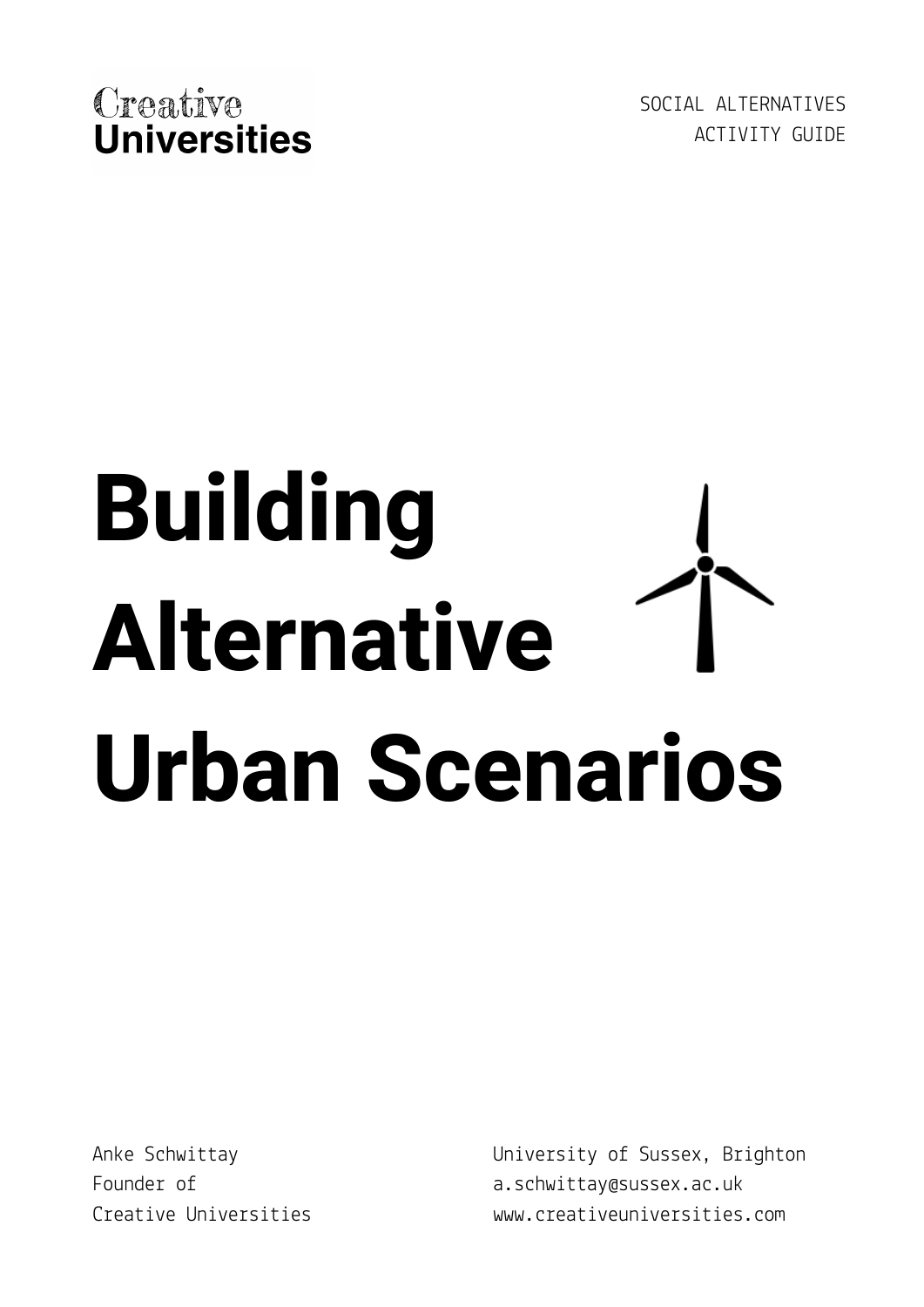## **AIM OF ACTIVITY**

Students work in groups to develop imagined future urban spaces and then build material prototypes of them. This activity directly engages students' imagination, creativity and 'hand knowledge' and also foregrounds the materiality of learning.

I undertake this activity with students in my third year International Development module on Urban Futures; it would work in any social science class focusing on urban challenges or with engineering and design students. This activity can also be used in extra-curricular workshops to materially explore students' visions of diverse futures.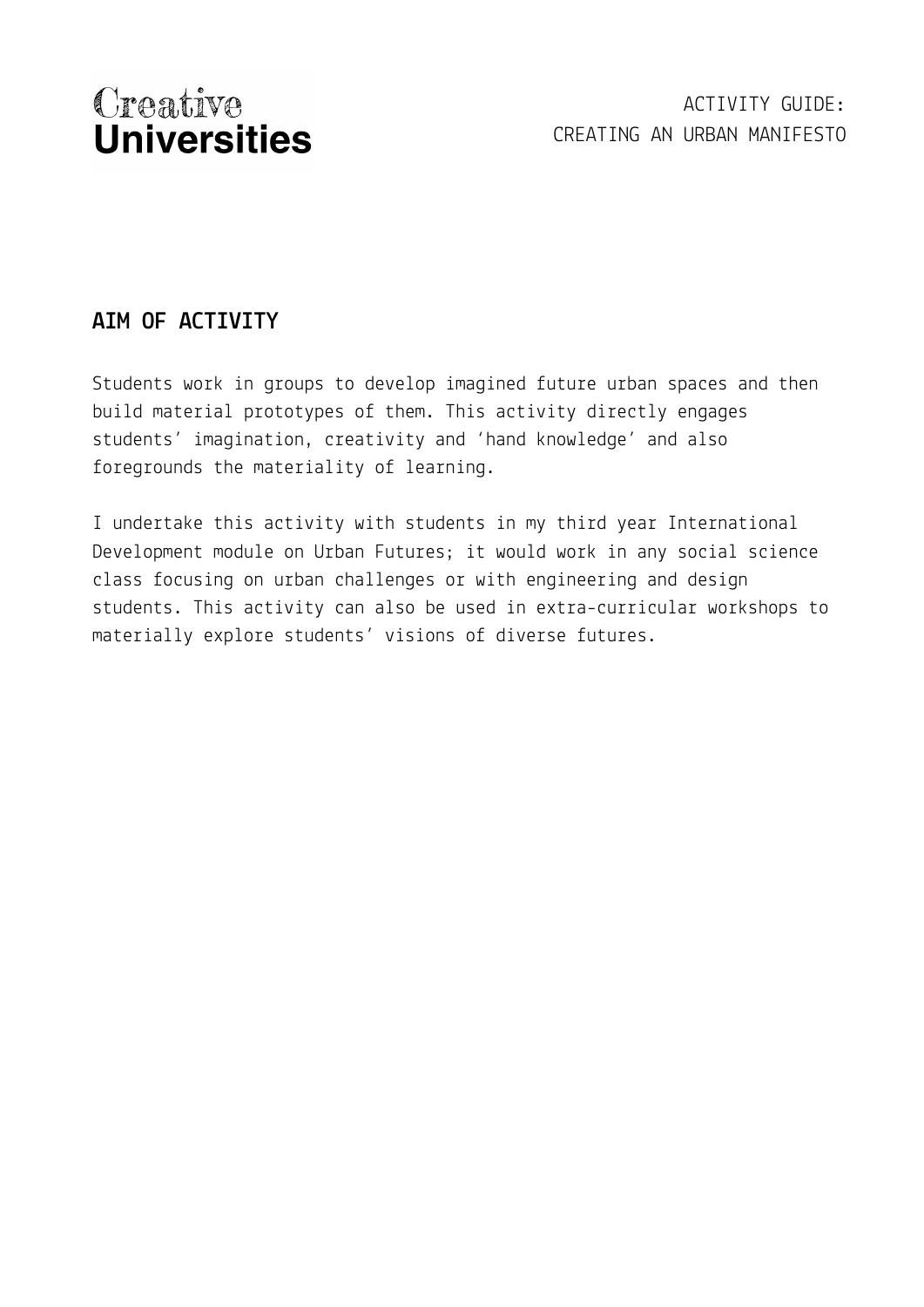### **ACTIVITY OUTLINE**

#### **1. Room preparations**

For this activity, it is especially important that the room is set up to convey to students the expectation that they will be creative, experiment and work with different materials. This sets the right tone from the beginning, by creating an atmosphere that can activate students' playful sides and awaken childhood memories, for example through the smell of Play-Doh.

I had set up tables for groups of 5 to 7 students, covered with lots of thinking materials (sticky notes, marker pens, stickers, large sheets of paper, photos, quotes), building materials (crafty stuff, Play-Doh, pipe cleaners, foam sheets, pins, string, LEGO and wooden blocks) and a random object as an element of ambiguity. I also played some background music and provided snack to signal that this was a more informal and fun workshop.

It is also important to allocate enough time – at least 3 hours - for this activity. Alternatively, activity could incorporate a substantial research component and run over several weeks alongside lectures and seminar discussions.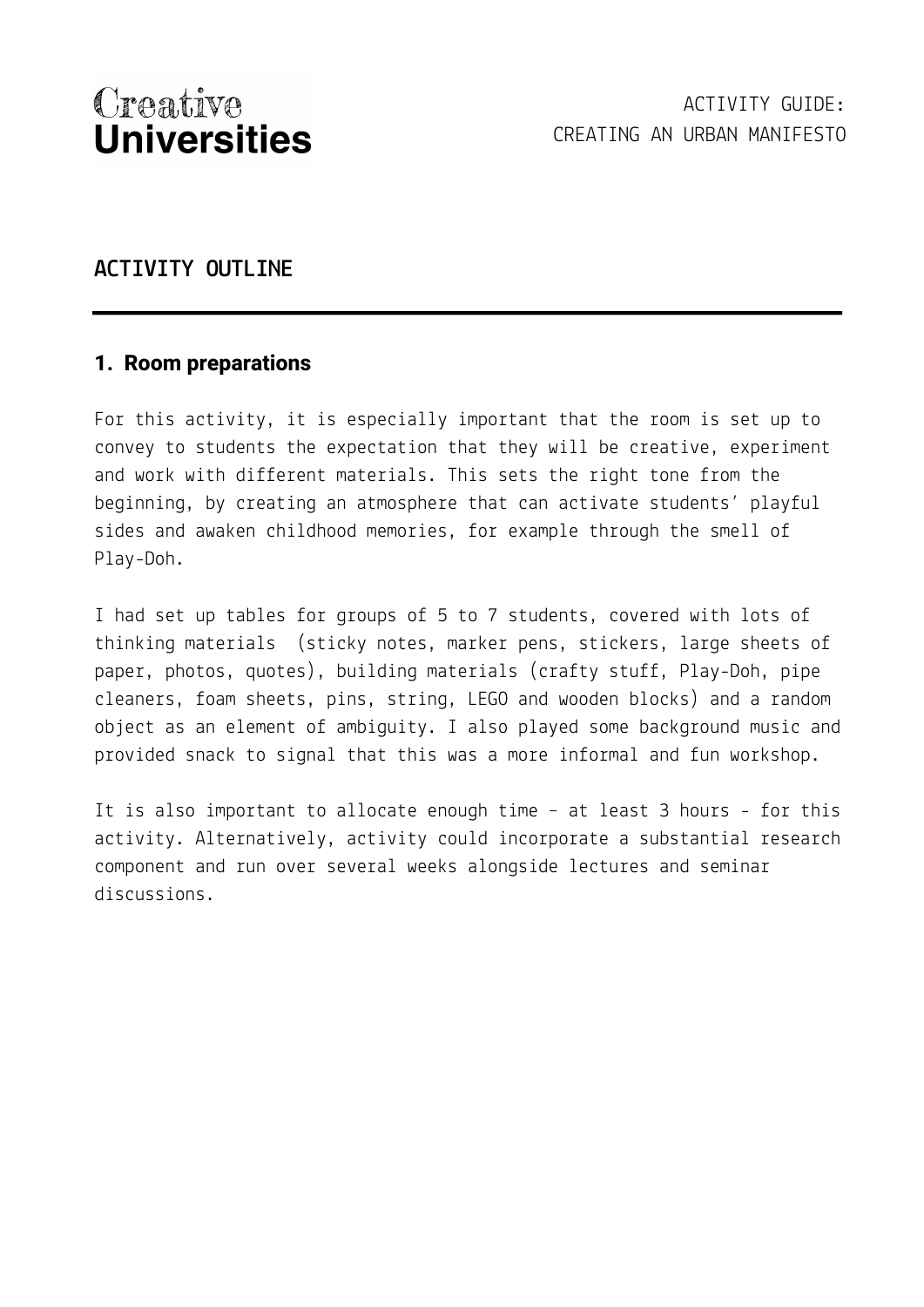## **ACTIVITY OUTLINE**

#### **2. Build your dream house (warm-up exercise)**

To get students into a more creative mind set, I gave everybody a handful of Lego and asked them to build a model of their ideal house of the future. Everybody then explained their house in 1 minute. (This activity draws on Lego Serious Play).

#### **3. Explain workshop objective**

I explained scenarios as stories of possible futures used by designers to imagine and prototype new ideas, in this case about alternative urban futures. To help students get started, I presented them with some broad guiding questions: What do we want future urban spaces to look like? How can we get there? Who will participate and in what ways? To connect the activity to the overall module, I had decided to focus it on Brighton, which also connected it back to the urban manifesto exercise students had done at the beginning of term. I also explained that scenario are based on in-depth research about their focus areas, in this case Brighton and how it might be impacted by larger-scale forces such as the Covid-19 pandemic, environmental change, political changes including Brexit and macroeconomic forces.

Lastly, I reiterated that the activity was not about coming up with correct answers or solutions but about engaging in a creative process with fellow students to imagine, in hands-on and fun ways, possible actions towards more liveable, equitable and inclusive futures. The emphasis was on generating new, including utopian, ideas rather than getting bogged down in details, finding failure or analyzing limitations.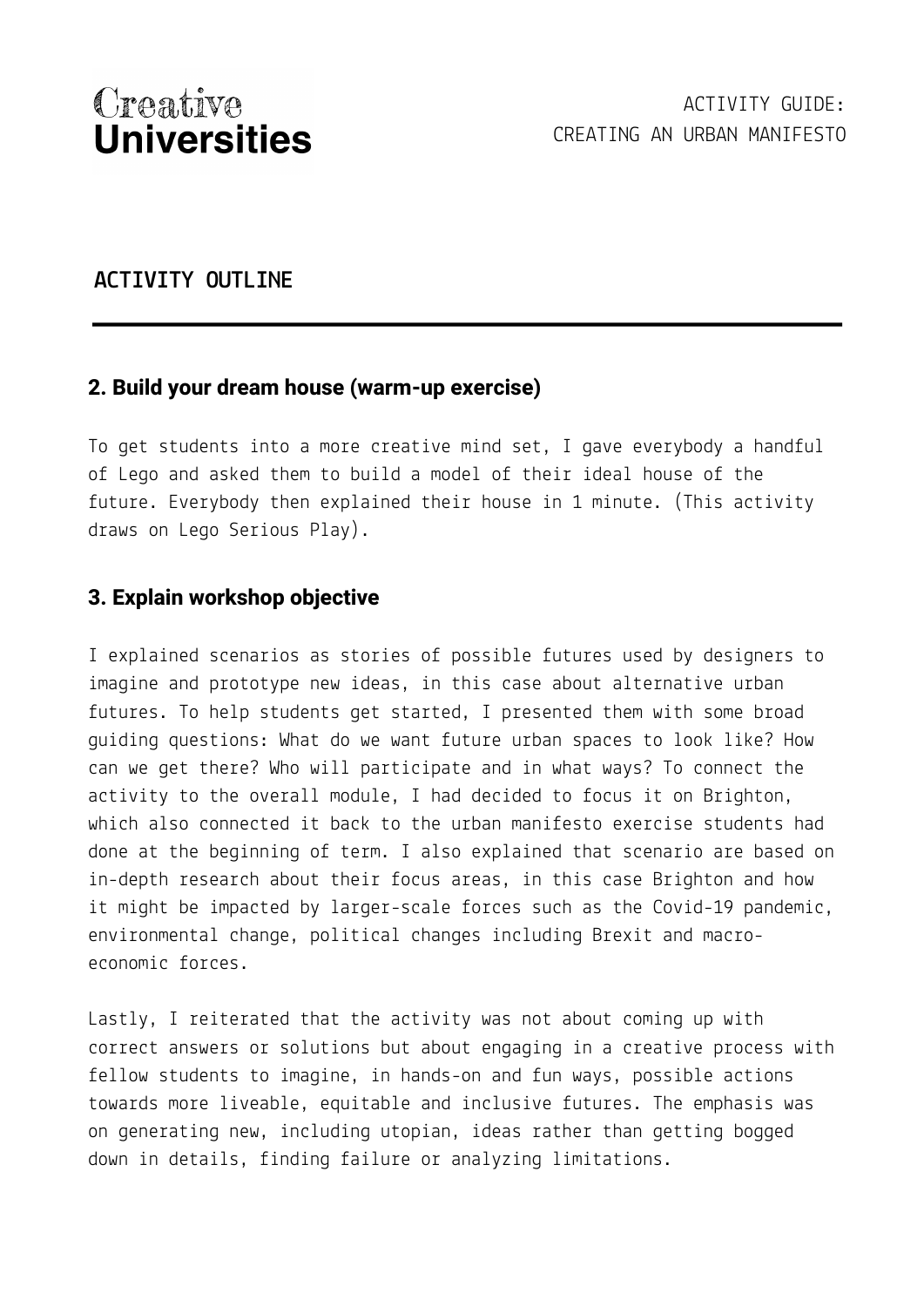### **ACTIVITY OUTLINE**

### **4. Building**

Keeping with the topics of the overall module, I had set up tables focusing on issues of governance, infrastructures and conviviality and students self-selected by sitting on the table with the topic that interested them most.

In the interest of time I had pre-developed a scenario; for longer workshops this visioning is the first step in the process.

'In 2050, Brighton will be a self-sustaining, hospitable and generous city. Its environmental footprint is minimal, it is welcoming of diversity and assures all its residents a decent quality of life.' (to Genna, highlight as quote or box)

The building was guided by a handout that specified a more concrete vision for each group, and asked them to firstly map all the existing institutions in Brighton relevant for their topic and then to imagine additional actions, things, ideas, laws, behaviors etc that would be necessary to achieve their specific scenario. In parallel students started building prototypes of their scenarios with the materials at hand.

Students then think about who is participating in enacting these transformations and who might be affected by them, in positive and adverse ways. During this step they can also actively think about their own role in this change project.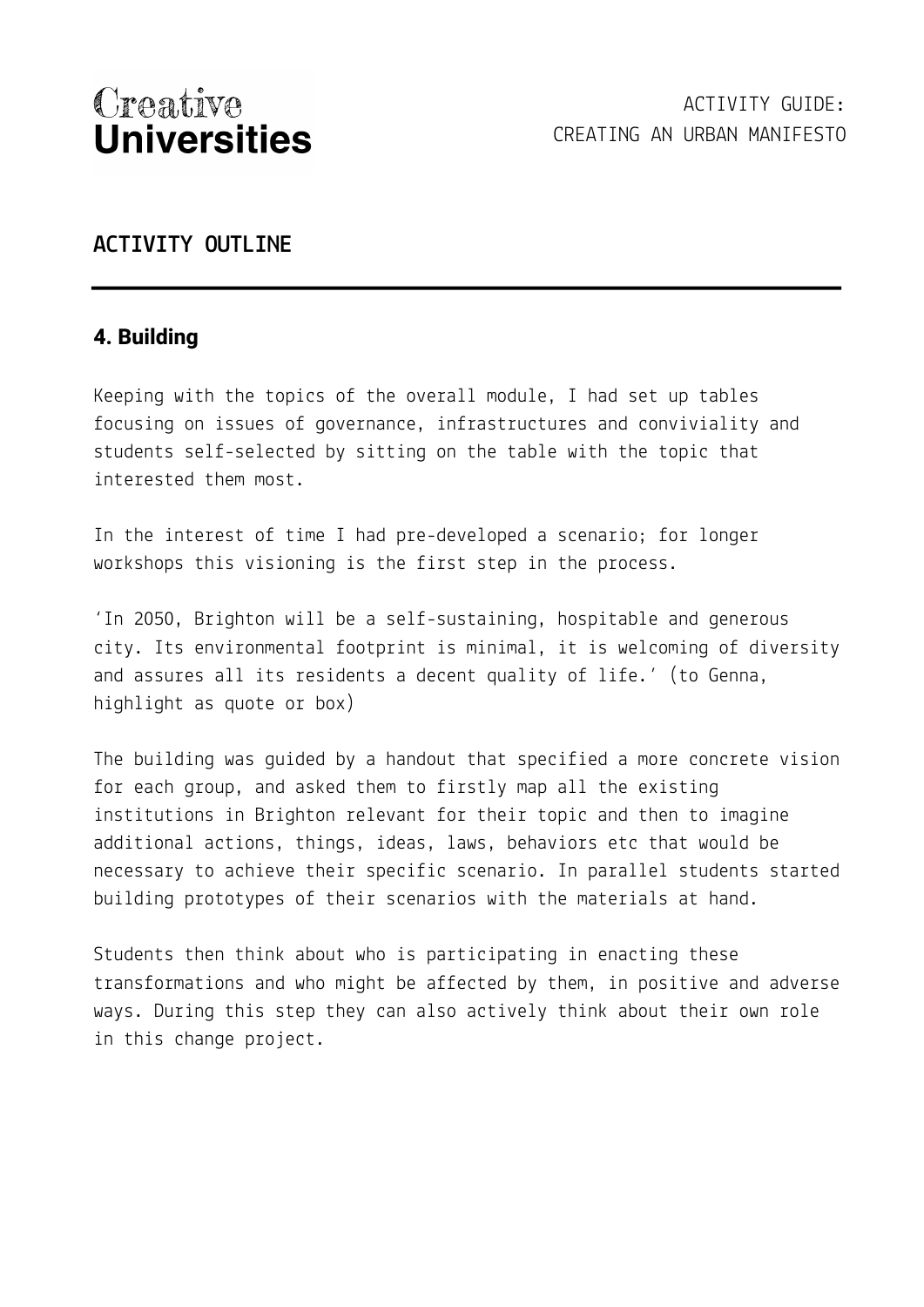## **ACTIVITY OUTLINE**

#### **5. Shareout and Debrief**

We finished the activity by visiting each table and groups explaining their build and what it manifested. Depending on time availability, these presentations could be longer and more structured, and groups could also come together to combine their ideas into a 'big build' that addresses urban spaces more holistically.

Each creative activity needs to followed by a collective discussion session in order to draw out students' learning and connect it to the larger topics of the class. I often do that in the following class, after sending students a short survey with some reflection questions.